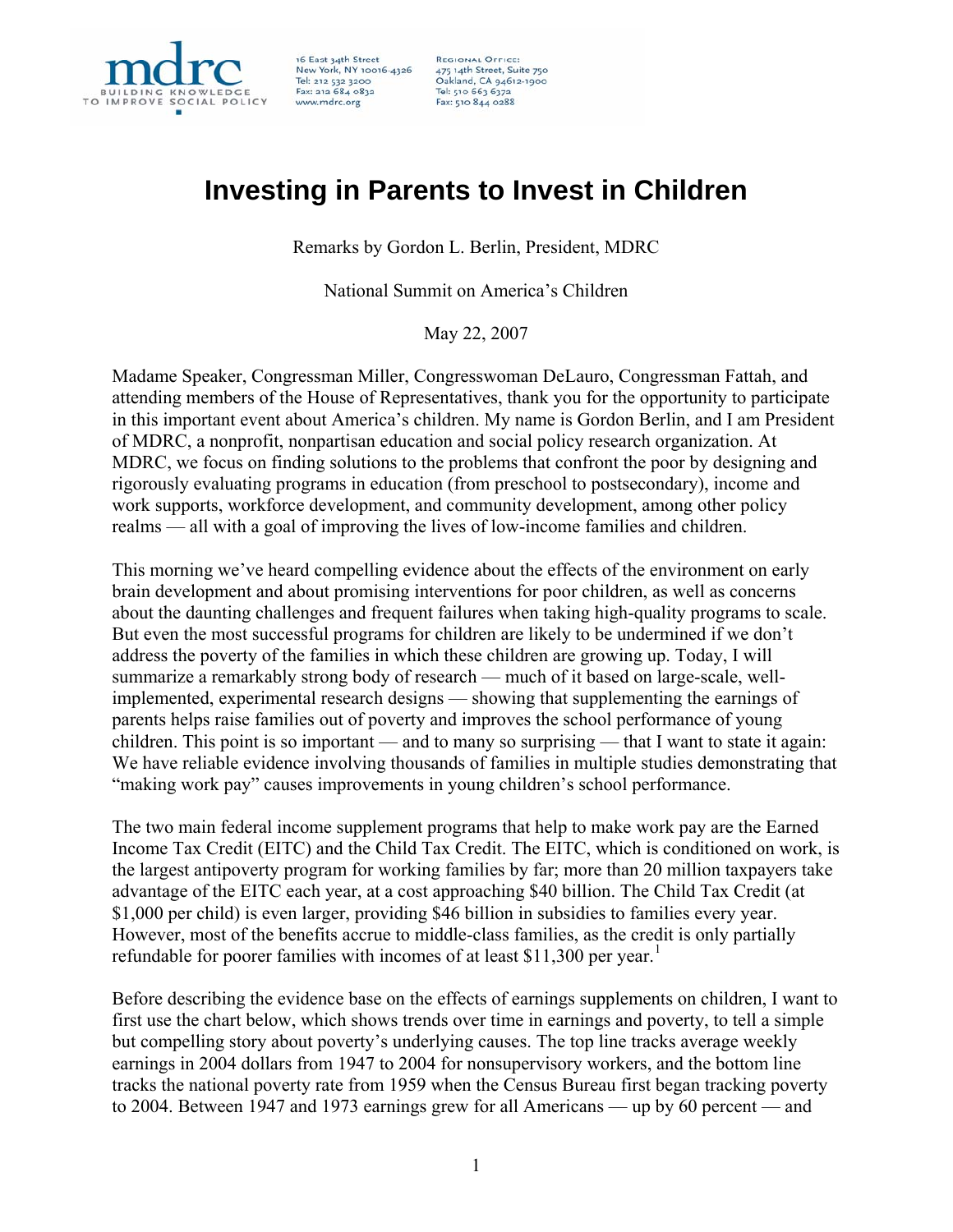much of these gains accrued disproportionately to workers with a high school diploma or less. It was as if all of America was on an up-escalator, each year higher than the previous. As earnings grew, poverty plummeted, down by half from 22 percent of all Americans in 1959 to 11 percent by 1973. But then the up-escalator came to a grinding halt, earnings stagnated, and then fell, ending down nearly 20 percent by 2004. Poverty followed suit — holding in a relatively steady range for the next 30 years. Men with a high school diploma or less were hardest hit by this decline in earnings. The causes of this 30-year decline in earnings include sweeping technological and globalization changes that have placed a premium on higher education, demographic changes that have produced a generation less prepared for college than the previous one, the decline of collective bargaining and unionization, and the erosion of the value of the minimum wage.



**Tracking Trends in Earnings and Poverty, 1947/1959-2004**

Why are these trends so important?

- The entire 1960's War on Poverty was predicated on the assumption that earnings gains would continue. If they had, earnings today would be 30, 40, or 50 percent higher than the peak in 1973. Poverty would surely be much, much lower.
- How did families cope with the decline in earnings? They had fewer children, they sent both parents into the workforce, and they postponed marriage.
- As a result, a higher share of all the nation's children would grow up in single-parent families, and many more of the nation's children would grow up poor than would have otherwise been the case.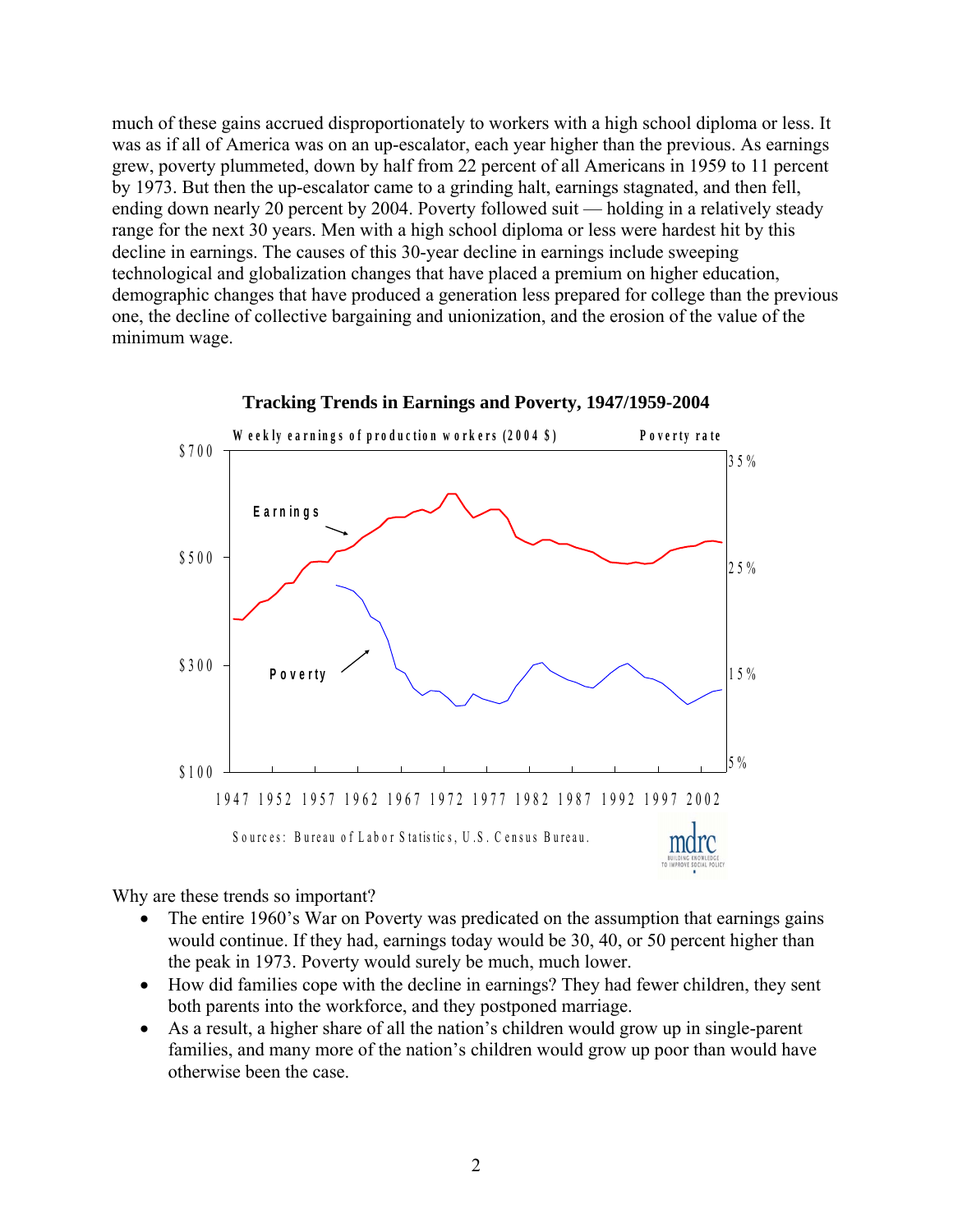Children who grow up in poverty do worse in school, earn less when they become adults, and are more likely to become teen parents, among other problems.<sup>[2](#page-5-1)</sup> Reducing child poverty really means reducing family poverty. Most poor families are headed by parents who work, but they earn so little that their families remain poor. Moreover, some of these parents are working only part time or they work sporadically. Encouragingly, a reliable body of evidence demonstrates that work-based earnings supplements — including the EITC — can boost employment and employment stability, increase earnings and income, and reduce poverty and the poverty gap.

## **The "Make Work Pay" Experiments as a Response to Low Wages**

Concerned that low-wage work simply did not pay relative to welfare, the state of Minnesota, the New Hope community group in Milwaukee, and two provinces in Canada began to experiment during the 1990s with new approaches designed to increase the payoff from low-wage work that is, to make work pay. All three provided work incentives in the form of monthly cash payments to supplement the earnings of low-wage workers. The payments were made only when people worked, and the amount of each month's cash payment depended on the amount of each month's earnings.

Together the three studies involved more than 12,000 people, and all three used highly reliable random assignment research designs, the "gold standard" in evaluation research. Despite variation in target groups and program design, the results across the three programs were consistent, positive, and encouraging. The mostly single mothers who were offered earnings supplements in these three large-scale, rigorous studies were more likely to work, earned more, had more income, and were less likely to be in poverty than control group members who were not offered supplements.<sup>[3](#page-5-1)</sup> At their peak, these employment, earnings, and income gains were large — reaching 12- to 14-percentage-point increases in employment rates, about \$200-\$300 more per quarter in earnings, and \$300-\$500 more in quarterly income. The largest and most persistent effects on adults were found for African-Americans and for the most disadvantaged participants, particularly high school dropouts without recent work history and with long welfare spells. For these groups, the employment and earnings effects continued through the end of the follow-up period — six years in the Minnesota project.

How did these programs for parents help children? The evidence clearly shows that the parents' employment and income gains produced, in turn, modest but important benefits for young children. That is, these children did better on a range of school measures — based on standardized test scores, teacher ratings, and parent reports — than children in the control group whose parents were not eligible for earnings supplements. The Wisconsin and Minnesota programs also found improvements in behavior and related noncognitive skills. Preschool-age children of participating parents did better academically (and sometimes socially) — in part, because their parents had higher incomes and, in part, because they were more likely to attend center-based child care programs.<sup>[4](#page-5-1)</sup>

The story for adolescents is less encouraging. Programs that increased the employment of mothers (whether or not the interventions included earnings supplements) were associated with modestly unfavorable school-related outcomes for teens, although these effects did not appear to lead to negative effects in the long-term. The evidence suggests that increased maternal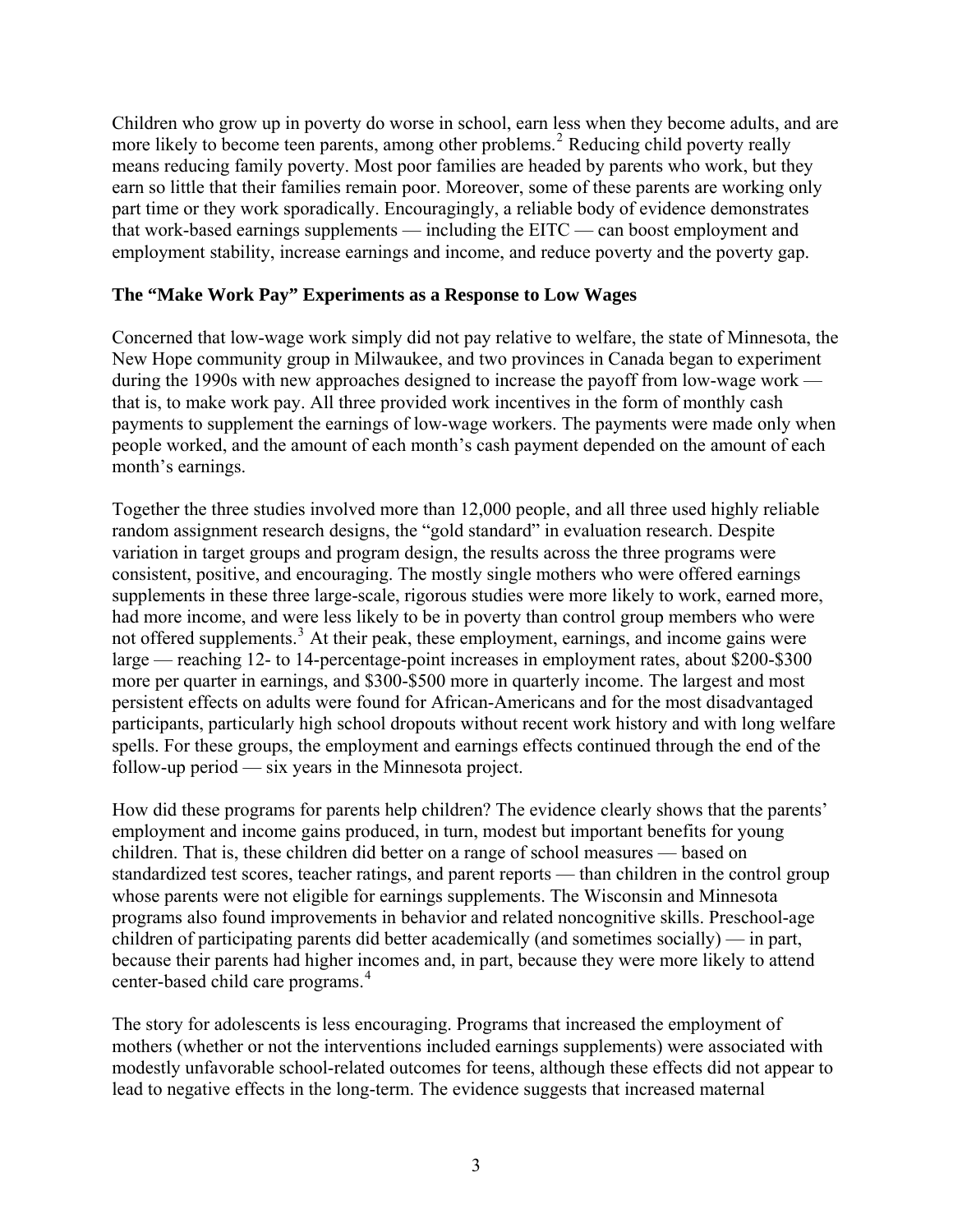employment might be related to poor school outcomes among adolescents, perhaps because the teens receive less adult supervision (a result that won't surprise any of you who knows a teenager) and perhaps because the teens assume adult roles in caring for younger siblings when parents go to work.<sup>[5](#page-5-1)</sup> Importantly, as the younger children described above aged into their teen years, they did not experience the negative effects found for teens whose mothers joined the labor force when their children were already teens.

How big were the effects for young children? The effects were modest but I think important equivalent to raising children's average percentile ranking from the  $25<sup>th</sup>$  to the  $30<sup>th</sup>$  percentile. Because this is the average gain for all children in the study, including those whose parents did not benefit from the program (that is, they did not go to work and did not receive an earnings supplement), the children who did benefit must have benefited a lot more than this average implies.

Is there reason to believe that the Earned Income Tax Credit and the Child Tax Credit produce results like those found in the make work pay experiments? Yes, there is, and let me tell you why.

The EITC's distinguishing feature is its status as a safety net built around work — only people with earnings can claim the credit. The amount varies by both family type and earnings. Families with two or more children can receive a maximum credit of \$4,716; those with one child, \$2,853; and single adults with no children, \$428. The evidence suggests that the EITC increases work (a 3-percentage-point increase in the labor force participation rate of single women with children), $\delta$ increases income, and reduces family poverty by a tenth, reduces poverty among children by a fourth, and closes the poverty gap by a fifth.<sup>[7](#page-5-1)</sup> Remember that the Census Bureau's official poverty estimate doesn't count the EITC as income; if it did ― and if one also subtracted the cost of work expenses, child care, and payroll taxes ― the poverty rate would likely fall by a couple of percentage points.<sup>[8](#page-5-1)</sup>

However, the EITC does create some disincentives for work, co-parenting, cohabitation, and marriage. Because the bulk of EITC benefits go to families with children and because both parents' earnings are counted when a couple is married, but only one parent's earnings count when they are not, the EITC can penalize marriage when both partners work — even as it rewards marriage between a nonworking single parent and a working partner.<sup>[9](#page-5-1)</sup> Recently enacted provisions that increase the credit's value for married couples by several hundred dollars a year attempt to offset those penalties. By 2008, when those changes are fully in effect, penalties would be eliminated for most cohabiting families (considering marriage) with incomes below 200 percent of the poverty line,  $^{10}$  $^{10}$  $^{10}$  but substantial penalties (averaging \$1,742) would still remain for 44 percent of all cohabiting couples, mostly those with incomes between \$20,000 and \$30,000 a year.<sup>[11](#page-5-1)</sup> Two-earner couples where both workers have similar earnings are especially hard hit by EITC reductions if they marry. In a forthcoming paper in *The Future of Children* journal, I make the case for testing an enhanced EITC for individuals and second earners in twoparent families — which, I believe, would greatly reduce family and child poverty and better align incentives for adults to work, co-parent, and marry.<sup>[12](#page-5-1)</sup> This plan would address the deleterious effects of the long-term, secular decline in earnings that has so decimated low-wage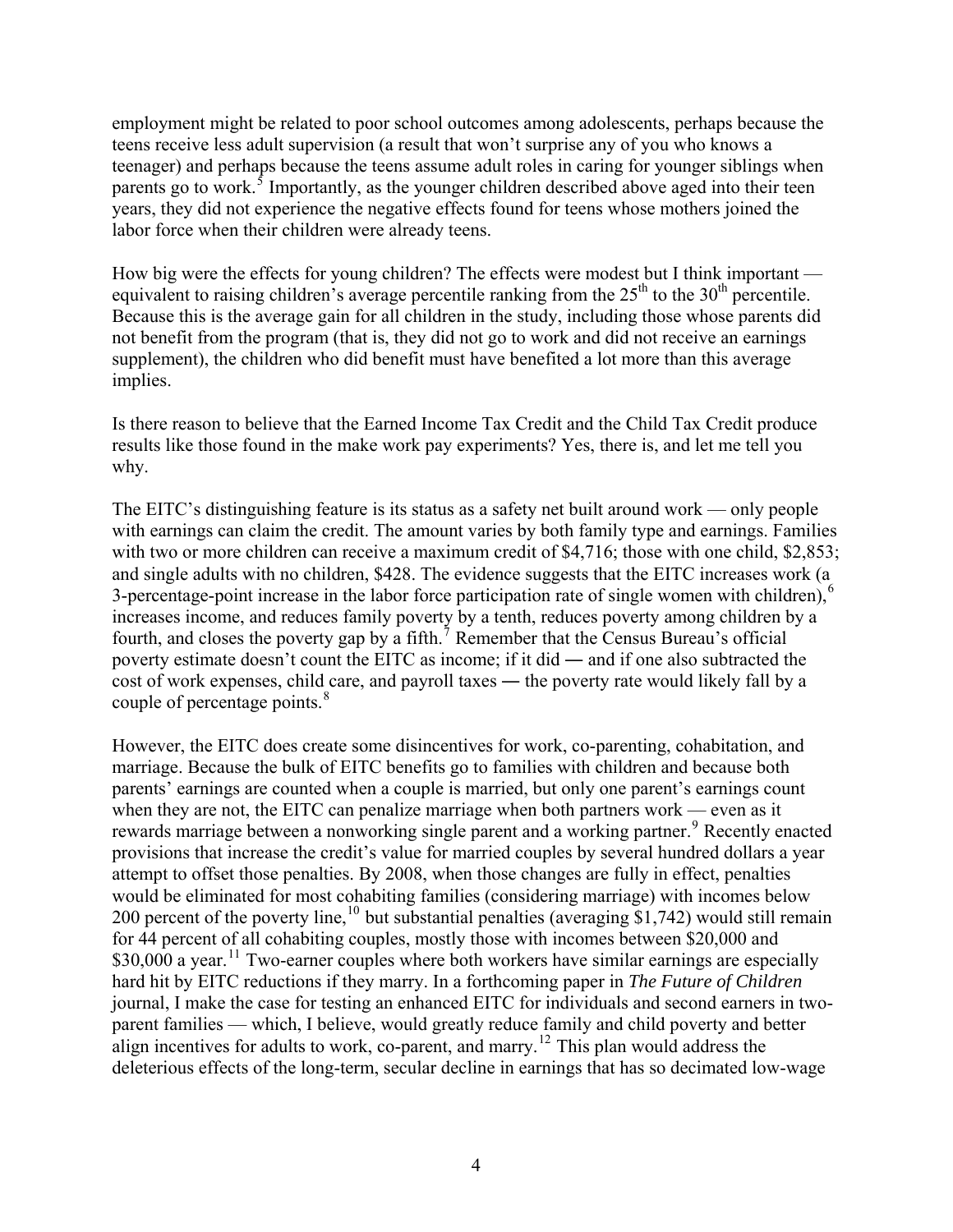workers and has contributed, to some extent, to the high rates of incarceration, low marriage rates, and the large number of children growing up in poor, single-parent families.

Unlike the EITC, the Child Tax Credit (CTC) is not explicitly conditioned on work — although, because recipients need at least \$11,300 in income to be eligible, it is not available to the typical non-working parent. Above that amount, the credit is partially refundable at a rate of 15 percent of earnings over \$11,300 — that is, a family gets a credit for taxes paid plus this refundable amount until the benefit equals \$1,000 per child. According to Elaine Maag, a couple with two children would not get the full credit until their income reached \$24,180 in 2006. The child credit doesn't begin to phase out until income reaches \$110,000 for a married couple and \$75,000 for a single parent. Because the CTC amount families receive phases in at about the same income amount that the EITC plateaus and continues to support families as the EITC phases down, the current CTC helps to smooth out the marginal tax rate for low-earners.<sup>[13](#page-5-1)</sup> Indeed, Elizabeth Kneebone estimates that nearly half of all EITC claimants also receive support from the CTC, adding an average of nearly \$900 more per year in payments to those families.<sup>[14](#page-5-1)</sup>

There are no reliable studies of the impact of the EITC or the CTC on child well-being, but, to the extent that they boost employment and income together, the effects should mirror those of the "make work pay" experiments cited above. A similar argument could be made for a boost in the minimum wage. Indeed, the supplements paid by both the Minnesota program and the Wisconsin New Hope program were on top of the then-EITC, indicating that there was room to further enhance the EITC.

## **Conclusion**

There are essentially two types of antipoverty strategies one could pursue to help children. The first is to "make work pay" for parents by supporting low-wage workers with earnings supplements and other kinds of work supports. The second type is long-term, children-focused strategies — principally investments in early childhood education through twelfth-grade — so that the next generations of young people have the knowledge and skills to fill higher-paying jobs and succeed in society. Importantly, the two strategies could reinforce each other. The bottom line is that investing in a two-generation strategy is key to making the kind of quantum leaps needed to help poor children succeed in an ever more competitive world. The best incubator for developing a child's human capital tomorrow is a family that is not living in poverty today.

Thank you.